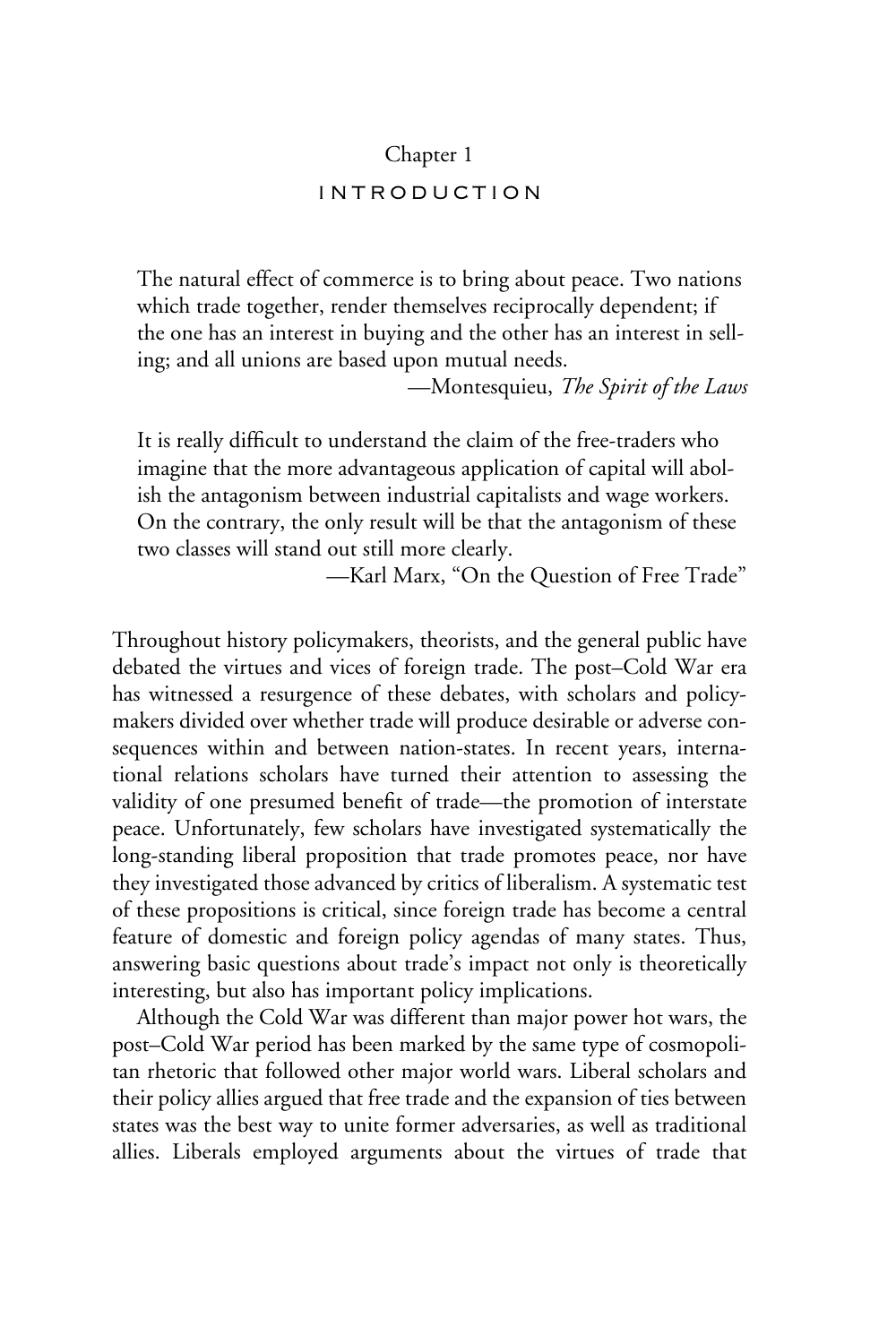included an explanation of how economic interdependence creates incentives for cooperation, reduces misperceptions, and fosters formal and informal mechanisms conducive to resolving conflicts of interest that might arise between states. Moreover, many liberals argued that trade could be and should be used as a substitute for military strategies in foreign policy. This included employing policies of constructive engagement when seeking to alter another state's undesirable behavior, including the target state's internal and external aggression. Here liberals maintain, and many believe, that trade is capable of transforming the most oppressive, authoritarian regimes into peace-loving democratic societies. In fact, some portray trade as the panacea for the earth's scourges, ranging from the distasteful characteristics of human nature to poverty and war.

Unfortunately, the empirical evidence supporting liberal claims linking trade to peace, like other liberal views of commerce, is limited. If policymakers are to continue to advocate trade as a peace-inducing policy, we must first understand whether economic ties are capable of producing the desired effects on interstate relations. In this respect, Blainey's warning about liberal theories of peace, in general, is applicable to the issue of trade:

Irrespective of whether the creed rests on sound or false premises of human behavior, it still influences international relations. . . . If it is based on false generalizations about the causes of war and the causes of peace its influence in promoting peace is likely to be limited and indeed haphazard. (1973, 29)

I begin my investigation by considering what I refer to as the *unconditional liberal hypothesis*—that trade promotes peace regardless of the nature and context of economic linkages.<sup>1</sup> Then I turn to a discussion of competing propositions advanced by critics of liberalism. My purpose is to underscore the differences that exist in trading relationships and the manner in which these differences might produce outcomes that differ from the liberal model of a commercial peace. Critical theories of economic relationships suggest that trade's impact may vary: some trading relationships may be peaceful, while others are conflictual. In light of these arguments, I outline the conditions under which economic ties should be beneficial and those in which the costs may outweigh the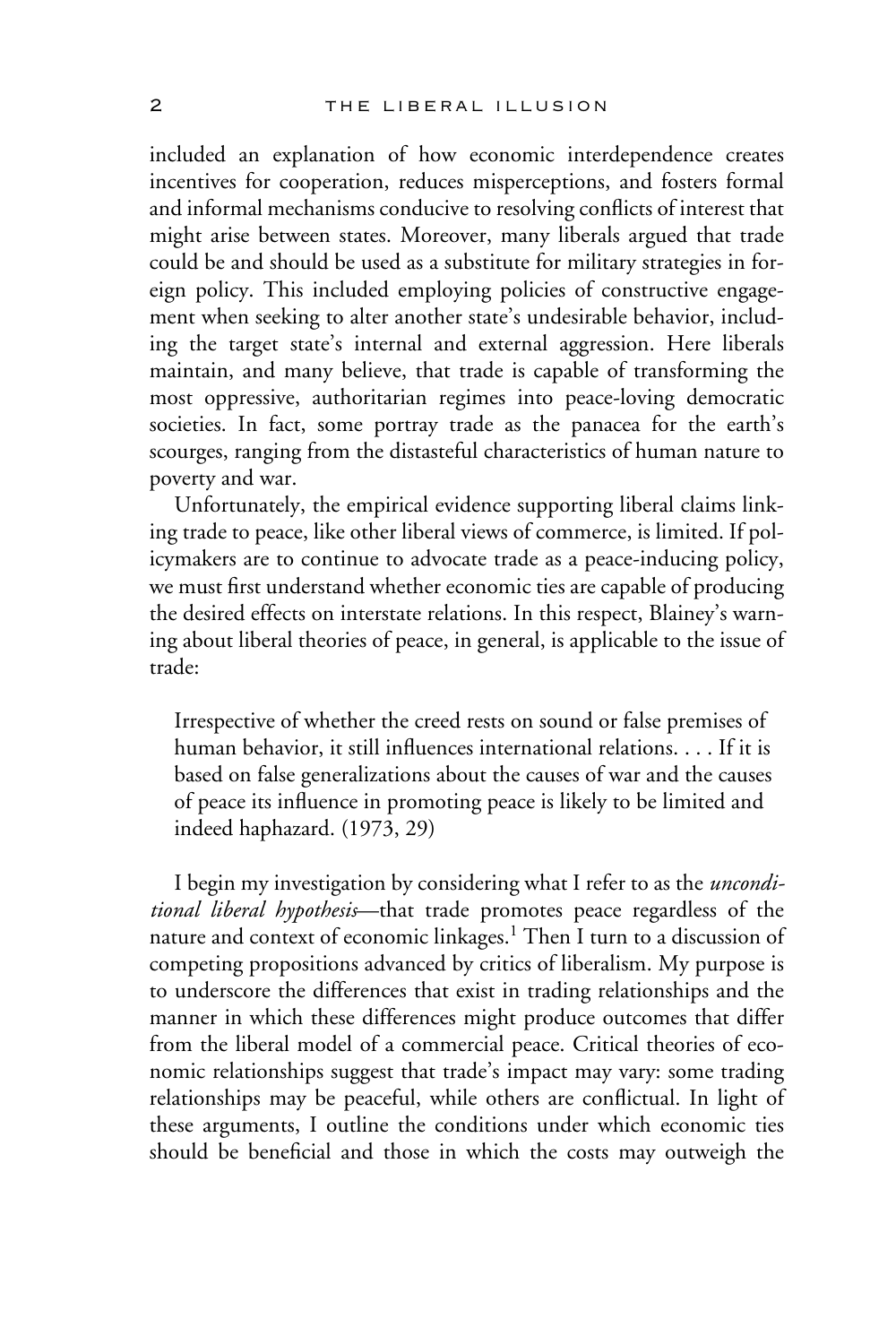benefits. Doing so will enable me to draw linkages between the presumed consequences that result from different forms of trade dependence and the impact this has on interstate relations. By pursuing such a strategy, I am able to evaluate alternative propositions about the conditions under which trade promotes peace.

For example, liberals claim that the expansion of trade ties should always reduce the likelihood of conflict. In response, critics charge that trade's consequences vary depending upon whether dependence is *symmetrical* or *asymmetrical.* In asymmetrical relationships, the costs and benefits for each actor are unequal, with the more dependent state incurring disproportionate costs and fewer benefits. In such cases, trade relations may create an overall net cost to a dependent state, rather than a net benefit. From critical theories, we see that the motivations that liberals assume deter trading partners from engaging in conflict may not hold. Instead, asymmetrical relations foster potential tensions that are less likely to exist in symmetrical relations. Moreover, even in cases where each state in a trading relationship enjoys absolute gains, critics of the liberal argument contend that real or perceived disparities in relative gains might operate against harmonious interstate relationships. That is, a state may view another state's gains, particularly if greater than one's own, as a loss to oneself. From critical theories we learn that trade does not have a uniform (nor universally pacific) impact on trading relationships. Again, this critical response to the liberal claim has not yet been fully tested.

This study departs from previous research on trade and conflict in several ways. First, I integrate often-overlooked scholarship that advances our understanding of the impact trade has on the incidence and severity of interstate conflict. Theorists often address the relationship between interstate trade and conflict from within a particular theoretical framework, frequently neglecting important criticisms from alternative theoretical positions. By considering a wide range of theoretical propositions, I am able to forge a more complete understanding of the debate. Second, I provide a comprehensive empirical analysis of propositions concerning the trade-conflict relationship. My study includes analyses of the period 1870–1992, based upon a global sample of more than 100,000 observations of pairs of states. By expanding the range of cases beyond previous studies, I am better able to assess the generalizability of hypotheses related to the trade-conflict relationship.

Initially, I examine whether a systematic relationship exists between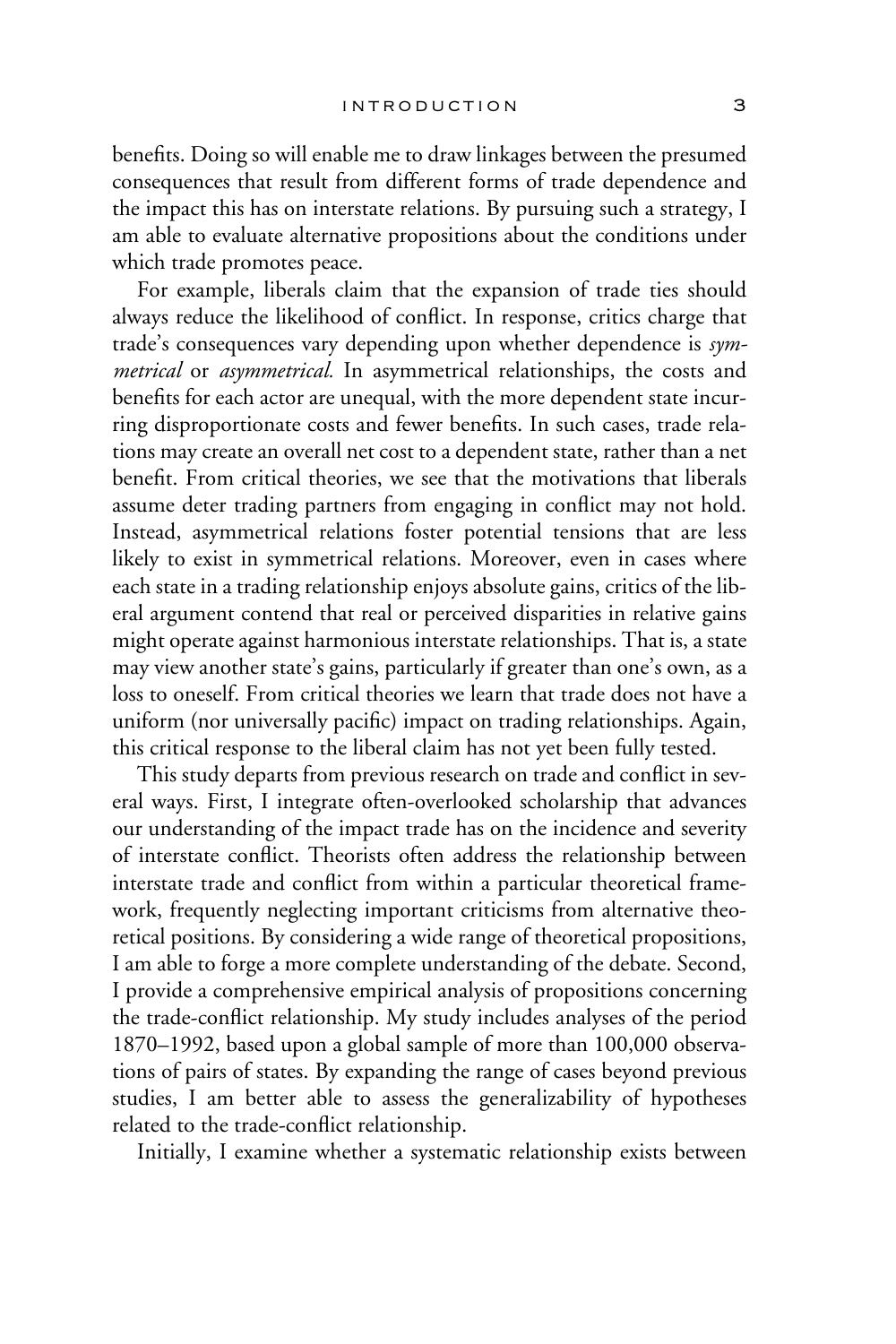trade and conflict and whether the evidence supports the claims advanced by liberals or critics of liberal propositions. In order to assess more fully the relationship between trade and conflict, I control for the potentially confounding influence of variables believed to be related to both trade and conflict, such as geographic contiguity, joint democracy, joint alliance agreements, and relative capabilities. These variables have been examined at great length in international relations literature, but they have only begun to receive attention in studies of trade and conflict. In addition, controlling for these factors allows me to consider the separate effects of various forms of interdependencies between states (e.g., economic, political, geographic, and cultural linkages).

Before beginning my investigation of the trade-conflict relationship, it is important to consider the rich tradition that exists on each side of the debate about commerce. For that reason, I begin my story about trade with a step back in time, to understand the key ingredients that guide the debates. I discuss some of the underlying issues reflected in perceptions about commerce. This will give us a better appreciation for the reasons people remain divided in their reading of trade's consequences. Next, I reveal the sources of division over trade that have existed throughout the evolution of free-trade ideology. This might explain why starkly different ideologies about commerce have coexisted throughout history, with people divided as to whether commerce is good or bad, capable of promoting peace or contributing to conflict. I will show that history has revealed an ebb and flow of ideologies supportive of and opposed to free trade. The fact that most eras witness a blend of ideologies about commerce suggests that debates about trade will continue to enjoy a prominent role in world politics.

# historical roots of beliefs about trade

Throughout history, scholars and policymakers have debated the virtues and vices of foreign trade (Hirschman [1945] 1980; Irwin 1996; Spiegel 1991; Viner 1937). Advocates of free trade underscore the positive aspects of commerce, including the economic, social, and political benefits of trade, while critics question nearly all of the alleged benefits. Instead, critics tend to focus on the negative consequences of trade and the dependence that arises from it. For those scholars focusing on the beneficial aspects of trade, there is a clear connection between commerce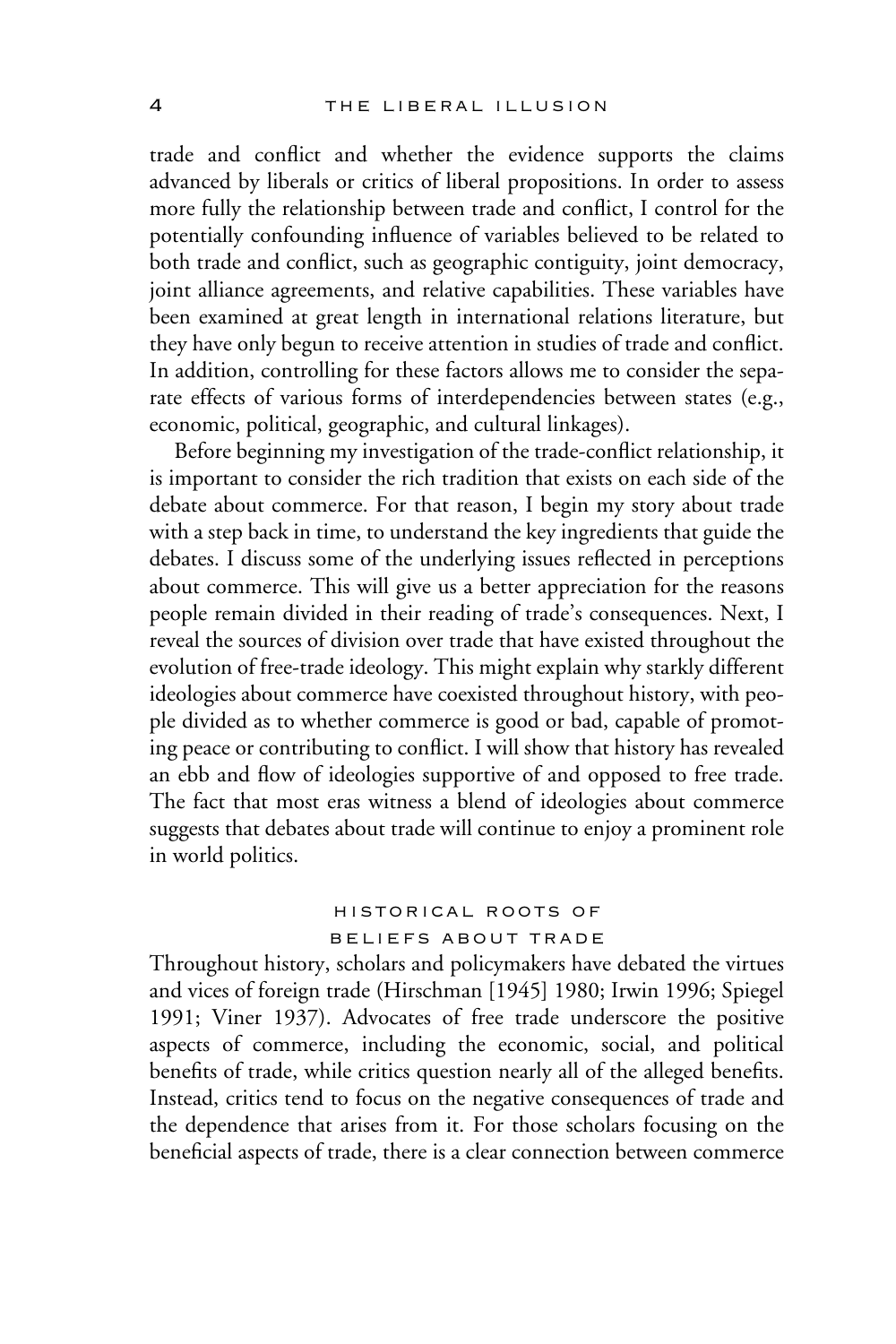and the promotion of peace or the inhibition of conflict. Conversely, scholars focusing on the negative aspects of economic dependence reject the claim that trade produces the necessary restraints on militarized conflict.

Advocates of foreign commerce and its expansion have been described as free traders, cosmopolitans, internationalists, liberals, commercial liberals, and so on, while critics have been labeled protectionists, isolationists, economic nationalists, mercantilists, or neomercantilists. Regardless of the variations in the labels and the strategies pursued, the sentiments found on each side of debates about trade persist over time. In fact, it is truly amazing to see how little has changed over the centuries in debates about commerce, including the issues and the passions they inspire. This might not be surprising if we consider that the divide over commerce runs much deeper than often portrayed, as it touches upon some of the most fundamental issues that guide alternative perspectives about the world. It may be more beneficial to think about the underlying issues that lead people to such different conclusions about commerce.

#### The Underlying Issues

If we take a broader historical perspective of the divide between advocates and critics of trade expansion, a number of common themes emerge. These include issues centering on whether it is good or bad to be dependent upon outsiders, whether trade's expansion creates positive or negative changes within and between societies, and whether all actors engaged in or affected by trade benefit from it or care about the unequal costs and benefits accompanying it. In sum, people differ in their conception of whether trade is good or bad for the majority and minority of actors and what impact this and other results will have on actors, societies, and the global community.

Discussions about trade rest on core beliefs about the nature of human beings, their motivations, abilities, and capacity for change. This might sound like a familiar theme in the debate between realists and idealists in international relations, but it is more than that. Trading relationships, pursued through barter or monetary exchange, reflect some of the most basic examples of ways in which humans interact. Therefore, the range of personal beliefs, academic fields, historical precedents, and views about how trade shapes actors and their behavior deserves exploration. While such an investigation is beyond the scope of this book, it is still important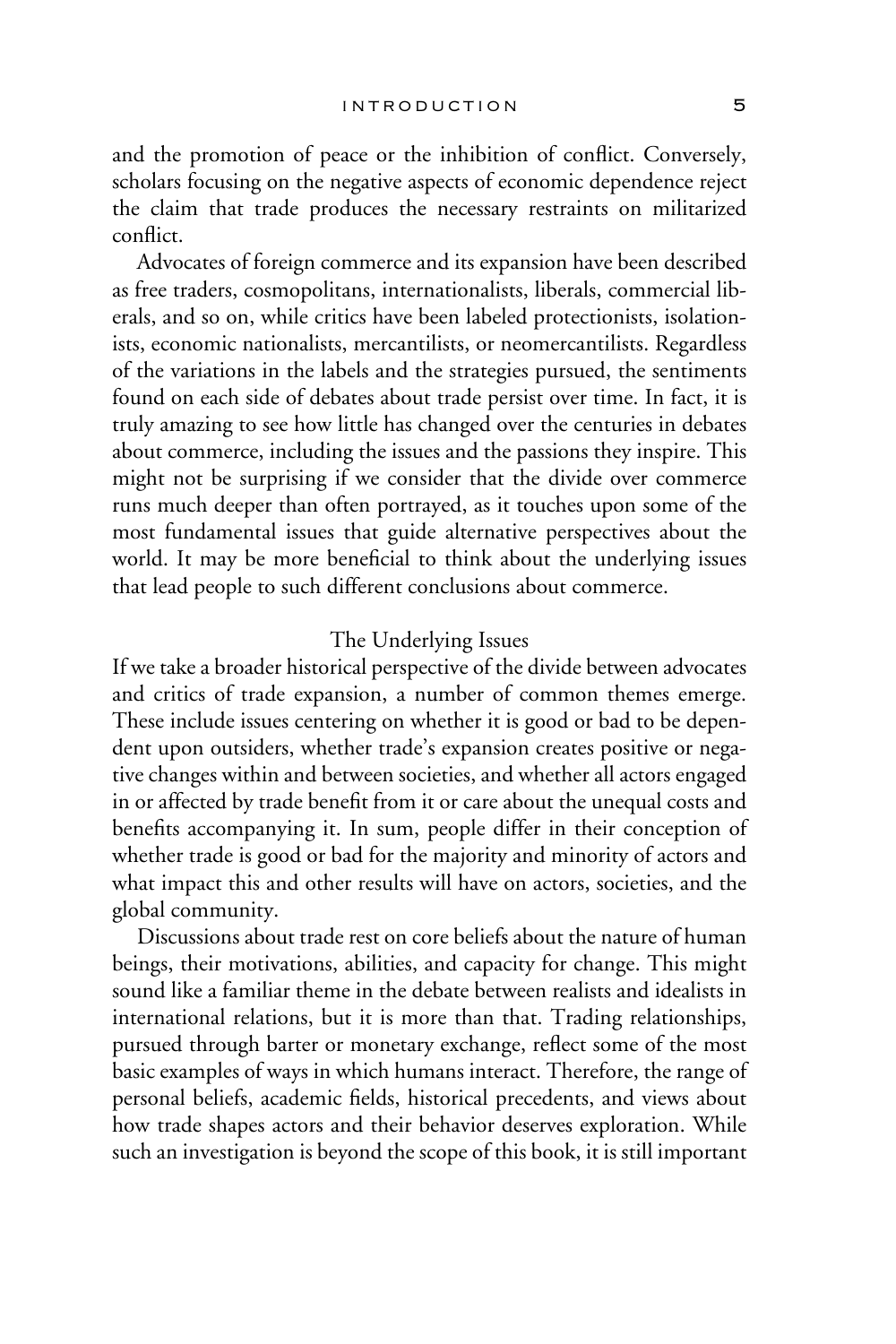to consider why trade may or may not promote peace and why people might differ in their perception of which is the dominant trend in the trade-conflict relationship: peace or conflict.

When we speak of trade we speak of human interaction, and thus the divide as to whether such interaction is good or bad frequently underlies concerns over whether trade is a unifying or divisive force. Jean Bodin (1530–96) "endorse[d] foreign trade not only on economic grounds but also 'to maintain communication and keep up good feeling' among nations" (Spiegel 1991, 91). Modern-day liberals incorporate these views, maintaining that communication and the free flow of ideas are the taproots of interstate peace, while the absence of communication and the restriction of free trade and other interstate interactions are the contributing causes of wars (see Blainey 1973, chap. 2). Trade linkages are assumed to give rise to greater interdependence between nations. Liberals maintain that it is this type of interdependence that forges the integration of communities, that unites people and nations in a common bond. However, trade ties do not guarantee integration; and integration does not guarantee peace. One need only consider examples of various forms of social organizations in which members have much in common to understand that close relationships may either inhibit or exacerbate conflict.

Perceptions about the costs or benefits of trade are frequently tied to beliefs about whether the dependence that arises through extensive linkages fosters peace or conflict. Some believe that interdependence promotes better understanding between actors, the development of shared interests, means through which conflicts of interest may be resolved, and cooperation in general. For others, increased interaction and interdependence may simply heighten preexisting differences and create more sources of animosity.

Within international relations literature, scholars differ about whether contact between states is good for peace (see Nye 1968; Soroos 1977). For some, the greatest hope for peace arises when contacts are minimized (Waltz 1979). According to this view, increased interaction creates more opportunities for conflict. Blainey (1973, 30) provides the most striking commentary with respect to what might be an illusory hope for peace through interstate bonds in his reminder that "the frequency of civil wars shatters the simple idea that people who have much in common will remain at peace." In fact, civil wars are as common as interstate wars (see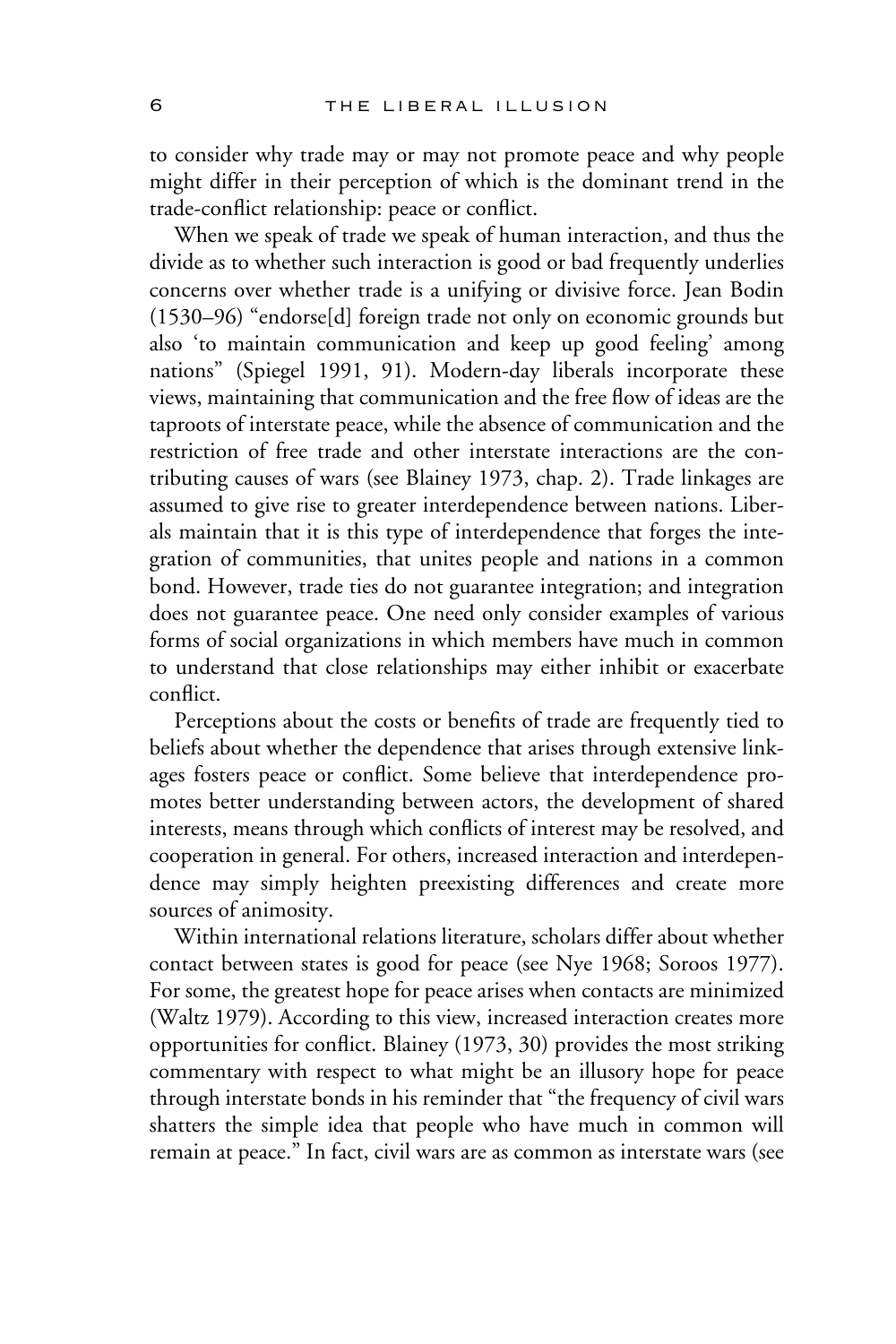Small and Singer 1982, chaps. 12–17). Those who argue that peace is the natural result of integration ignore the wide range of behaviors present in close relationships.

Forbes (1997), in his recent book *Commerce, Conflict, and the Contact Hypothesis,* explains that beliefs about the impact of increased contact are similar whether we are speaking about individuals, racial or ethnic groups, communities, or nation-states. Supporters of racial integration in the South, for example, viewed expanding economic dependence and the increased interactions that accompany such dependence to be a means to unify groups and eradicate animosities. The same arguments have been used to support integration between other types of groups ranging from belligerents in religious conflicts to nation-states. In each case, supporters believe that increased contact and mutual dependence will eradicate differences and unify actors in peaceful bonds, while critics have a dimmer view. Thus, we have the free traders on one side portraying a more peaceful and prosperous world arising from the creation of a global economy unimpeded by national rivalries. On the other hand, economic nationalists and realists warn of the dangers associated with increased dependence upon outsiders and the conflicts that might ensue.

People seem to want an answer to the question of whether interdependence is good for peace, but the answer may not be that simple. Interdependent actors may be more likely to exhibit conflictual *and* cooperative interactions (Azar and Eckhart 1978; Coser 1956; de Vries 1990; Sayrs 1990; Simmel 1955; Soroos 1977). De Vries (1990, 431–39) argues that "interdependence is . . . a catalyst increasing the intensity level of international relations in both conflictual and cooperative situations. . . . Interdependence goes along with serious disputes and intimate cooperation, and independence with indifference." Coser argues that "conflict is more passionate and more radical when it arises out of close relationships. The coexistence of union and opposition makes for the peculiar sharpness of the conflict" (1956, 432). When one considers the intensity of conflict found within families, communities, and nations, it becomes clear that the most intense forms of violence are usually found among actors that have a high frequency of interactions and who are intimately connected. Rather than accepting without question the claim that increased contact is good for peace, we must assess empirically whether the interdependence that arises through commerce does, in fact, promote peace.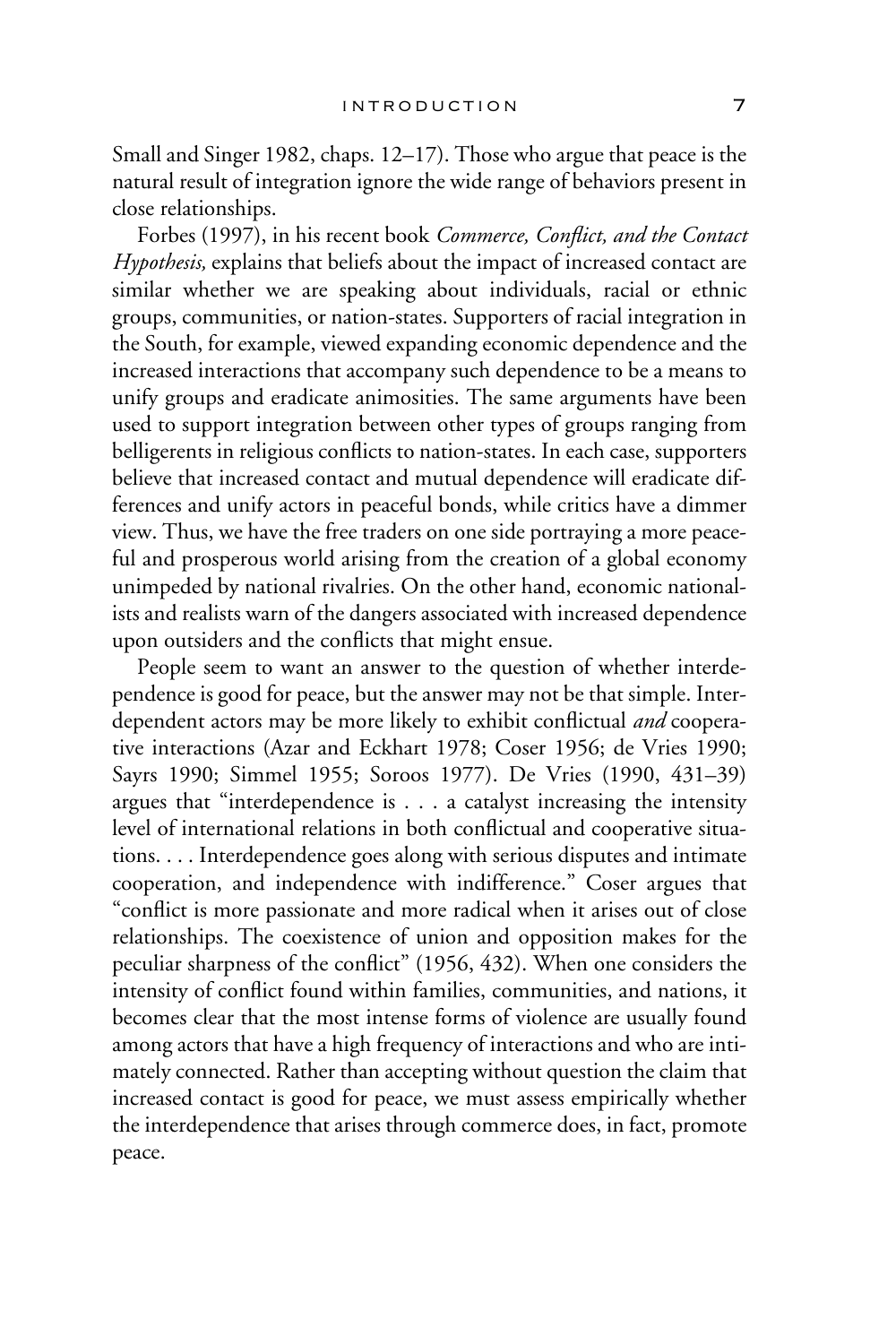#### Coexisting Ideologies

While the view that trade promotes peace is most commonly associated with liberalism, this belief, like those expressed by critics, can be found in ancient writings. Jacob Viner recounts the long tradition of optimism associated with trade:

In the ancient Greek and Roman classics is to be found the doctrine that differences in natural conditions in different countries made trade between these countries mutually profitable. The early Christian philosophers took over this doctrine and gave it a theological flavor. God had endowed different regions with limited but varied products in order to give mankind an incentive to trade, so that through a world economy they would become united in a world society, and as children of one God they would learn to love each other. This was apparently common doctrine among the English theological writers of the sixteenth century and later. (1937, 100)

Yet, many ancient writers were skeptical about exposing their communities to the influence of foreigners and were distrustful of traders (Irwin 1996; Neff 1990; Spiegel 1991). Aristotle and Plato were among the first philosophers noted for stressing the importance of economic selfsufficiency, warning about the dangers of foreign dependence, and pointing out the corrupting moral influence that could be fostered by way of exposure to foreigners and trade. Greek and Roman philosophers were not alone in expressing their concerns about commerce; Neff identifies similar arguments in ancient Chinese and Indian writings (1990, 11–14). Positive images of traders began to emerge in the Middle Ages, but these views still competed with the more prevalent negative view of foreign trade and the moral fiber of those who engaged in it.

The overriding concern of critics of trade generally centers first on the concern that any infringement upon one's autonomy creates vulnerabilities that could be exploited at a later date. This concern existed in ancient times and still exists today. Descriptions of the liabilities of dependence in international relations resemble those of the dangers of becoming too dependent upon another person. Dependence creates opportunities for manipulation; it gives the less dependent actor an opportunity to exert influence.

As attitudes about commerce evolved through the ages, protectionists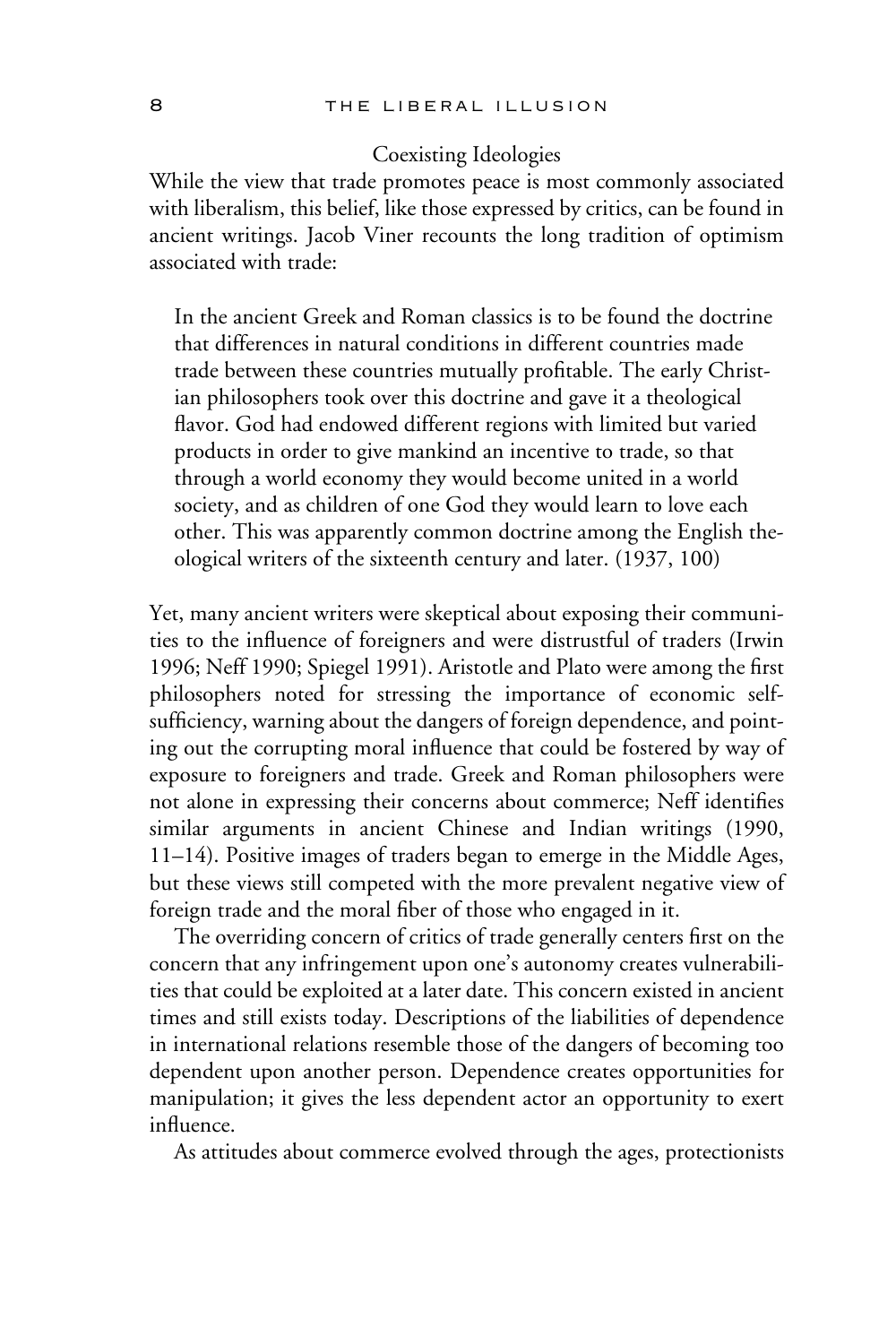have altered some of the strategies they promote for achieving their goals, but their underlying concerns about maximizing self-sufficiency and minimizing dependence persist. For example, during ancient times when issues of scarcity in food supplies were a chief concern to people, leaders regulated and often prohibited exports. Exporters could be viewed as traitors, denying their fellow country-people scarce food supplies for the sake of profit. Imports, on the other hand, were encouraged, since they reduced food shortages, and importers were viewed more favorably for being willing to take risks to feed their neighbors (Neff 1990). Later, mercantilists had a different view of exports and imports, advocating policies that encouraged exports and discouraged imports. The concern here was that owing foreign countries more than one earned sent precious metals outside one's country and depleted resources needed for security. Draining one's war chest seemed to be of greater concern than the risk entailed by curtailing food imports. Ironically, restrictions on food imports generated their own threat to security during times of scarcity, when, for example, Britain retained its Corn Laws in the face of widespread hunger and starvation. Today, political rhetoric favoring exports over imports points to the strong legacy of mercantilist sentiment that remains under the surface even in periods characterized by support for free trade. In fact, one could argue that the tendency for industrial states to protect their agricultural sector could be traced to the underlying fears that survival, at a minimum, requires that a state be able to feed its own people. Beliefs about the benefits of focusing on one's comparative advantage seem to go out the window when faced with the notion of relying on outsiders for the most basic security need—food.

We see that, even today, protectionists continue to view trade dependence as a means through which foreigners could exert undue influence. Critics of open commerce continue to focus on the negative impacts for dependent states that result from the power accorded to the less dependent state in an economic relationship. Free traders agree that interdependence limits state sovereignty, but they believe the benefits afforded through economic openness far outweigh the consequences of limited autonomy.

In the eighteenth and nineteenth centuries, French Physiocrats and classical political economists provided the clearest articulation of a system of free trade that they believed would lead to international peace and prosperity. Proponents of free trade challenged mercantilist views that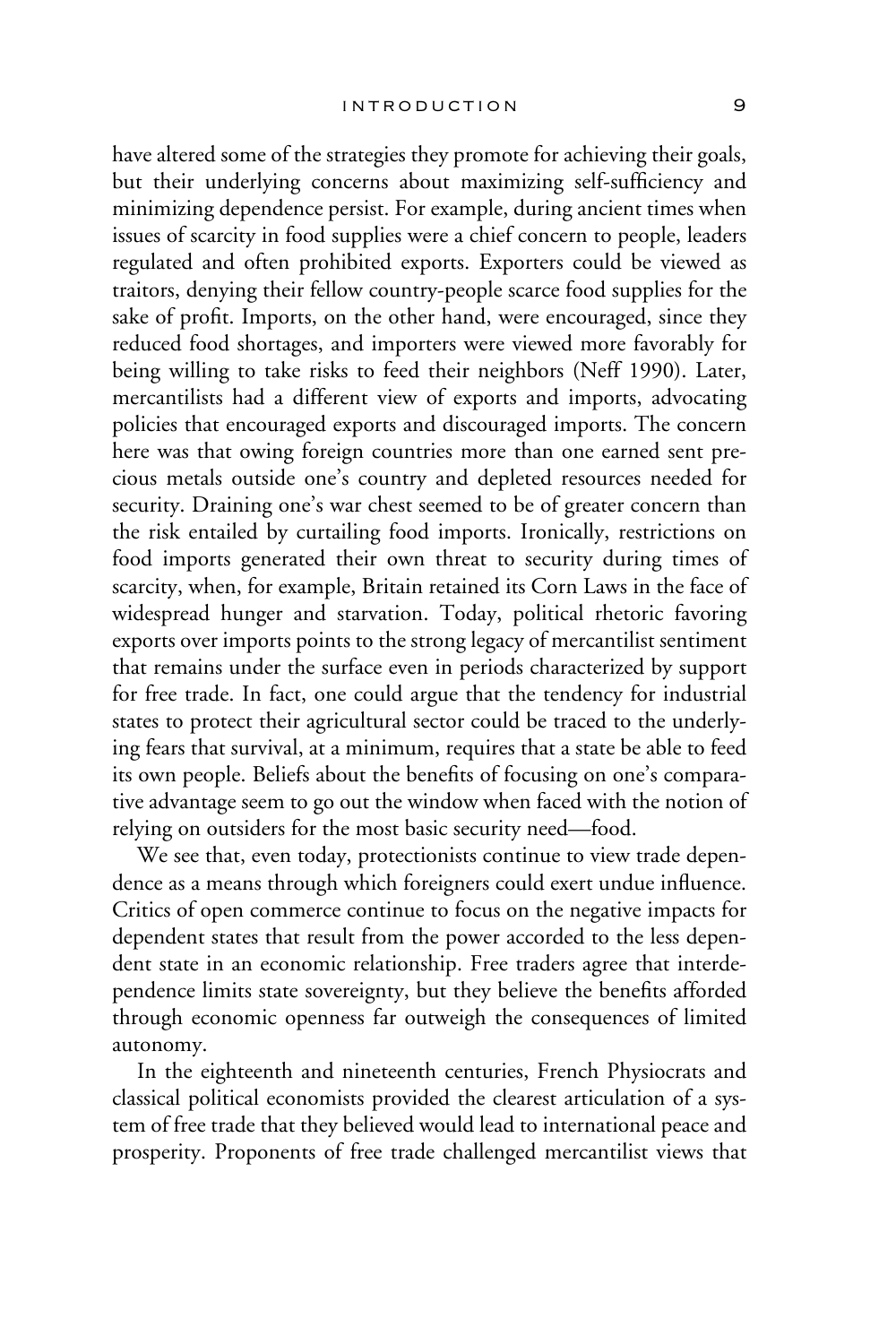pitted states against each other in a competitive system of international relations, instead arguing that impediments to trade should be broken down so that all states might benefit from economic freedom. For classical liberals, trade was seen as a force for economic growth and political progress, and as a positive moral force for harnessing the more distasteful characteristics of human nature, such as greed, and channeling them into productive ventures (Hirschman 1977, 1982; Spiegel 1991). John Stuart Mill (1848a), in his *Principles of Political Economy,* maintained that "commerce" was "rapidly rendering war obsolete, by strengthening and multiplying the personal interests which are in natural opposition to it" (quoted in Hirschman [1945] 1980, 10). The classical liberals opposed any state actions that would impede the free flow of trade. Trade restrictions by any state, these theorists argued, could harm more than the intended target of economic barriers and thus be deleterious to the international political economy. Neff (1990) notes, however, that the views of the classical political economists in advocating the creation of a global economic community coexisted with the creation of an international legal doctrine that gave primacy to the state in economic and other matters. The principle of state sovereignty enshrined in international law afforded economic nationalists the ability to assert their parochial interests over those of the global community. The tensions over state versus global interests are relevant to contemporary debates about whether cooperation among self-interested states can emerge through trade and whether supranational interests forged through interdependence can replace national interests. Can the bonds created through economic ties offer sufficient restraints to prevent states from pursuing national objectives that may ultimately lead to conflict?

Today, most people overlook the fact that classical liberals spent a considerable amount of time addressing the negative consequences of the rapid expansion of commerce and capitalism. Adam Smith himself warned about the dangers of the unfettered expansion of capitalism as he watched the Industrial Revolution, and the economic hardships it created for some, take hold. The sentiments of some classical liberals appear to foreshadow the work of Karl Marx, who provided the most thorough critique of classical liberal ideals. The growing pains associated with rapid industrialization, often viewed as intricately linked to the expansion of capitalism and free trade, provide a useful reminder that the consequences of trade are not all beneficial. The question, of course, is the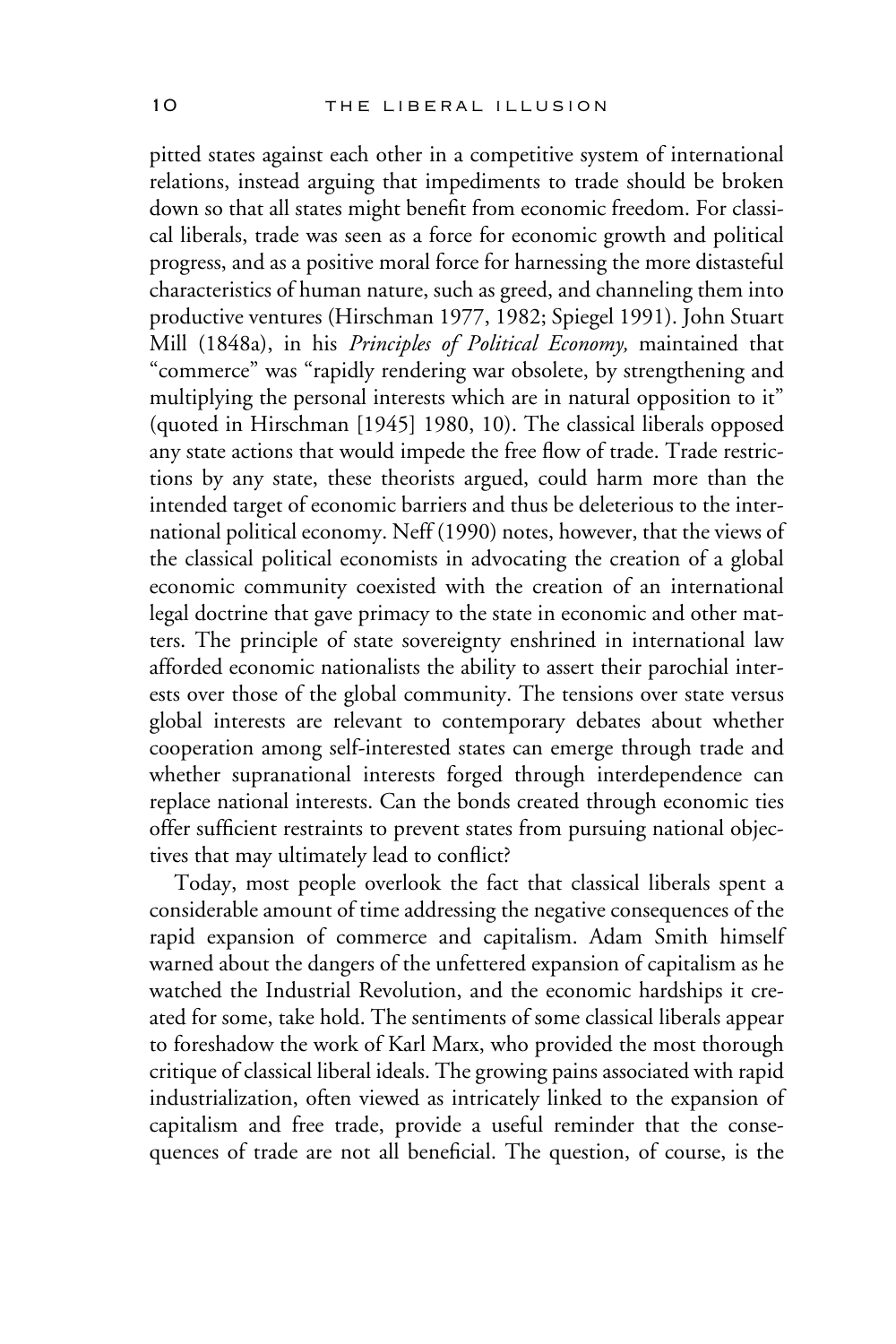downside of trade and how extensive it might be. Contemporary liberals seem less cognizant of the negative impact of trade than were their nineteenth-century counterparts.

Although notions of free trade, capitalism, industrialization, and development are intricately linked, the issue of trade and its impact on conflict is my principal concern here. The trade-promotes-peace hypothesis is not contingent upon the type of economic or political system a state possesses, one's level of development, or industrial capacity. All these factors may affect trade, but they should not affect the tradeconflict calculus. For commerce is said to overcome the differences that divide communist and capitalist, industrialist and agriculturist, and to unite friends and foes.

As we look to the future in considering the current climate in which free-trade ideology appears to be the dominant sentiment, we must remember that the international landscape seems to witness the ebb and flow of positive and negative sentiments about trade. Periods of global economic expansion, in which philosophies of free trade have flourished, have been followed by retrenchments to ideas of economic nationalism and trade restrictions (see Neff 1990). Generally, a blend of economic philosophies and national policies has coexisted and continues to coexist in the international arena. Even the post–World War II system, which many portray as a period of unprecedented advances in global integration, witnessed corresponding efforts of states to retain control over their economic policies and to pursue national objectives that contradicted the notion of promoting the good of the world community/economy.

In sum, the motivations for trade restrictions can be traced to the basic skepticism about trade's consequences and a desire to control trade in order to limit its adverse effects, while also maximizing its potential benefits. The efforts of individual states to manipulate trade policies testify to the skepticism that trade will produce universal benefits. Yet, net benefits and mutual benefits are very different things. Liberals have never claimed that benefits would be distributed equally among participants in trade. They have, however, argued that all states and the global community, as a whole, would be better off economically and politically in a world free of trade restrictions.

Given the differing arguments regarding trade's consequences for nations, it is easy to see why theorists disagree about the potential impact of trade ties on international relations. If one accepts the liberal portrayal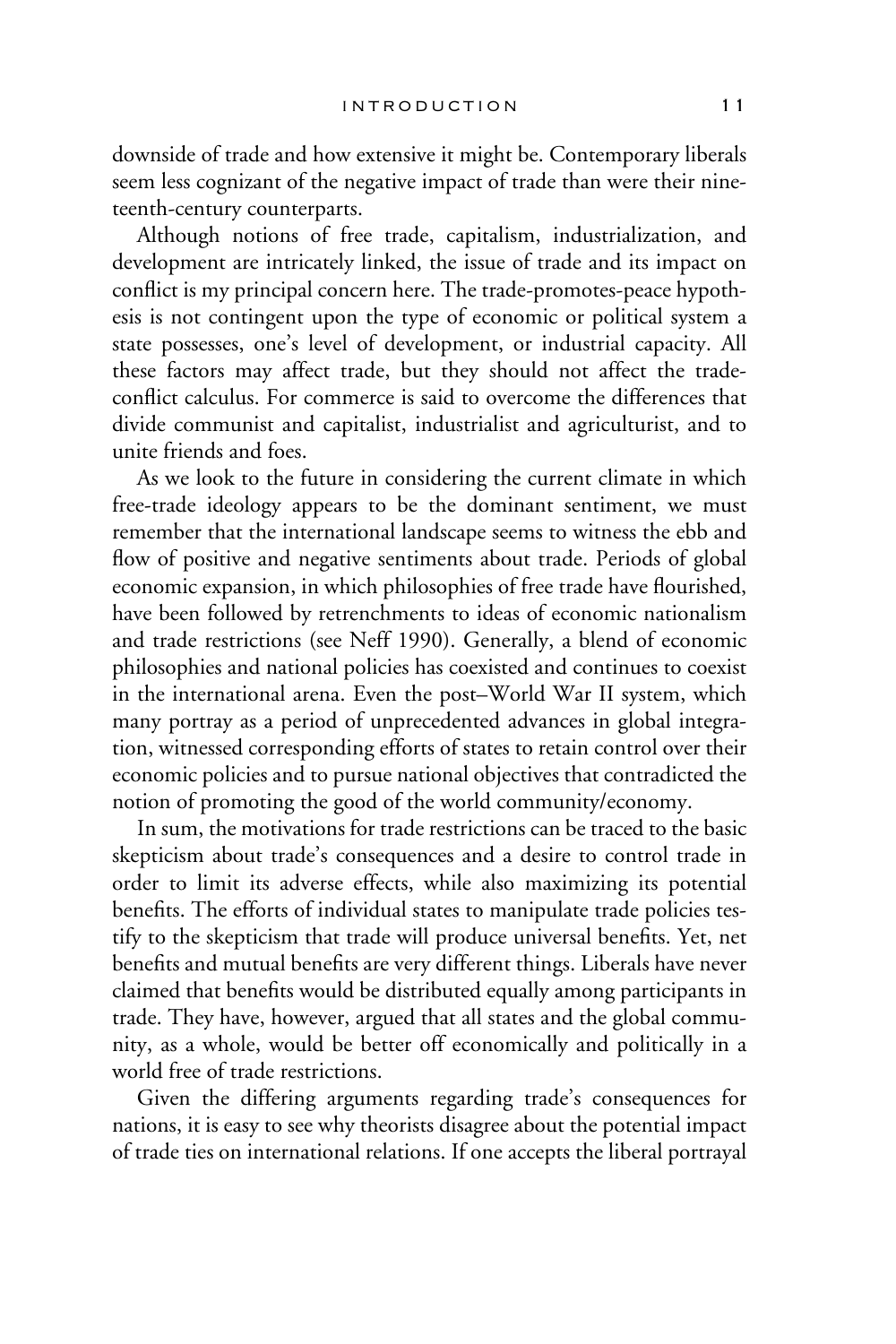of trade's benefits, one might understand why states would wish to alter their behavior to preserve trade ties. However, for those who question the assumption that trade provides more benefits than costs it is difficult to draw the connection between trade and peace. In general, much of the trade-conflict debate centers on the question of whether the benefits of trade outweigh the costly aspects of economic interdependence. The cost-benefit calculus may differ depending upon the type of trading relationship that exists.

### from trade to interdependence

Scholars on all sides of the trade-conflict debate tend to use the terms *trade, interdependence,* and *mutual dependence* almost interchangeably. However, these terms may mean very different things to different people. The term *interdependence,* in particular, has been used to describe myriad relationships in world politics and has been applied to people, nations, and the global community as a whole. I am concerned specifically with the interdependence that arises through trading relationships. I assume that the expansion of trade ties will lead to other forms of interdependence—economic and noneconomic. But I am not specifically exploring those types of bonds, other than to control for them in my empirical analyses. At the same time, my distinction between trade and other forms of interstate bonds is made only loosely, since the important theoretical distinction I make in this study is not between the types of interdependence that exist between states, but between interdependence and the other types of relationships that could emerge through trade. Namely, I explore the theoretical and empirical distinctions between interdependence, dependence, and relative independence. Of course, such relationships are not mutually exclusive and are better viewed in terms of degree, rather than kind.

Throughout the study the term *interdependence* is used to describe relationships of extensive and important interstate linkages, similar to those represented by various forms of alliances. The ties must be extensive to constitute interdependent, as opposed to relatively independent, relationships. And trading partners must be mutually dependent to constitute interdependent, as opposed to dependent, relations. As Keohane and Nye explain:

In common parlance, *dependence* means a state of being determined or significantly affected by external forces. *Interdependence*, most sim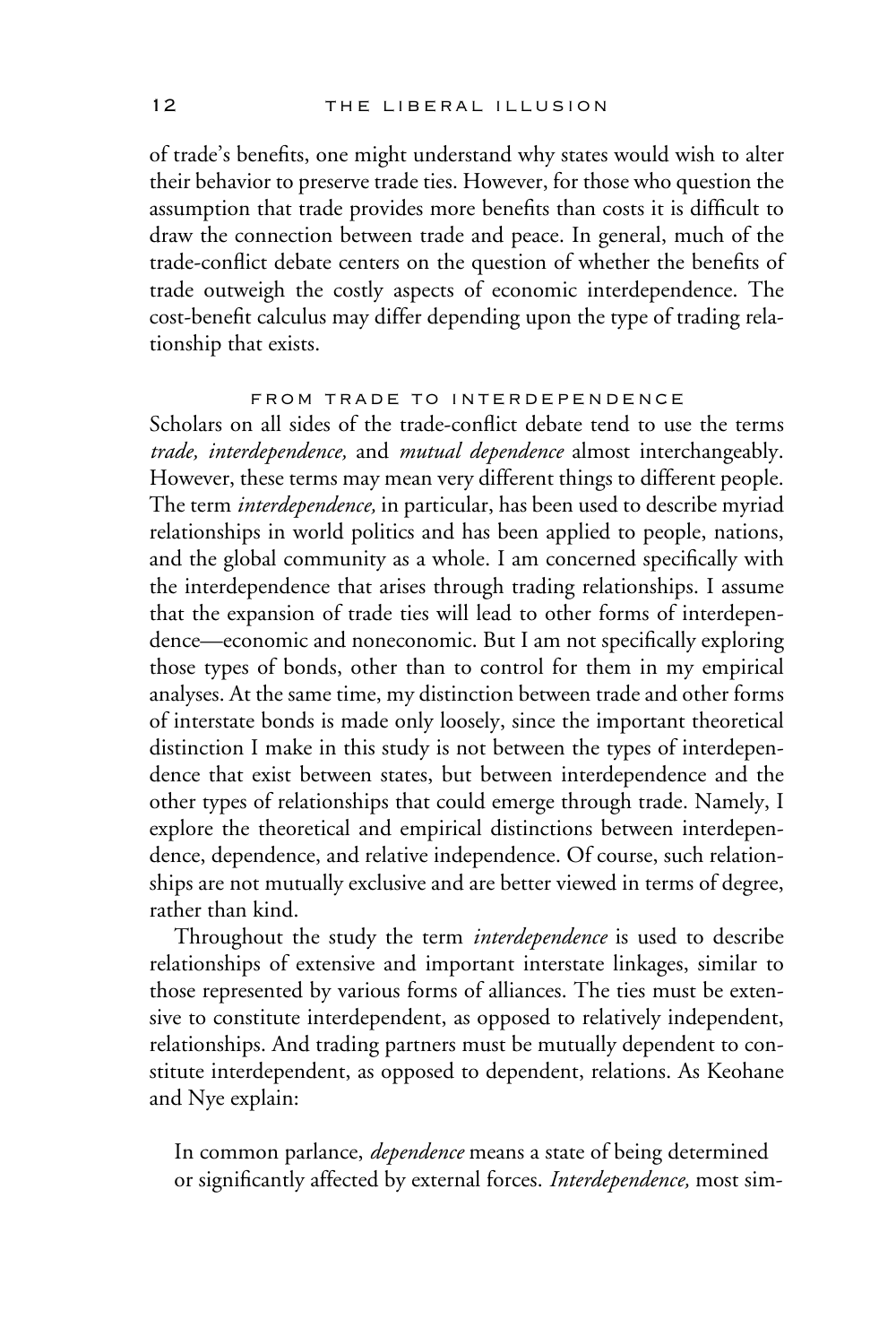ply defined, means *mutual* dependence. Interdependence in world politics refers to situations characterized by reciprocal effects among countries or among actors in different countries. . . . Where there are reciprocal (although not necessarily symmetrical) costly effects of transactions, there is interdependence. Where interactions do not have significant costly effects, there is simply interconnectedness. (1977, 8–9, emphasis in original)

Thus, two distinctions are made—one between dependence and interdependence, the other between interdependence and interconnectedness. For some theorists the mere existence of trade ties between states constitutes mutual dependence.<sup>2</sup> Other scholars distinguish transactional flows between states, or what Keohane and Nye (1977, 9) refer to as interconnectedness, from relations of interdependence. Interdependence entails a vulnerability and sensitivity not found in less extensive linkages.<sup>3</sup> I assume that interconnectedness only gives rise to interdependence when the bonds between states become extensive and salient. Similarly, I assume that dependence gives rise to interdependence only when mutual need exists.

Many scholars agree that highly unequal dependence produces a dynamic very different from the dependence existing in relations of mutual need (see chap. 2). Liberals tend to neglect this analytical distinction when describing the benefits of trade, but neo-Marxist theorists have highlighted the contrast between types of dependence. Dependency theorists, in particular, explain how asymmetrical dependence affords the more independent state a position of power over the dependent state, such that the latter becomes vulnerable to political and economic manipulation. In addition, for radical economists, the costs and benefits of trade are assumed to be highly unequal in relations of dependence. Dependency theorists often draw upon Dos Santos's definition of dependence:

By dependence we mean a situation in which the economy of certain countries is conditioned by the development and expansion of another economy to which the former is subjected. The relation of interdependence between two or more economies, and between these and world trade, assumes the form of dependence when some countries (the dominant ones) can expand and can be self-sustaining, while other countries (the dependent ones) can do this only as a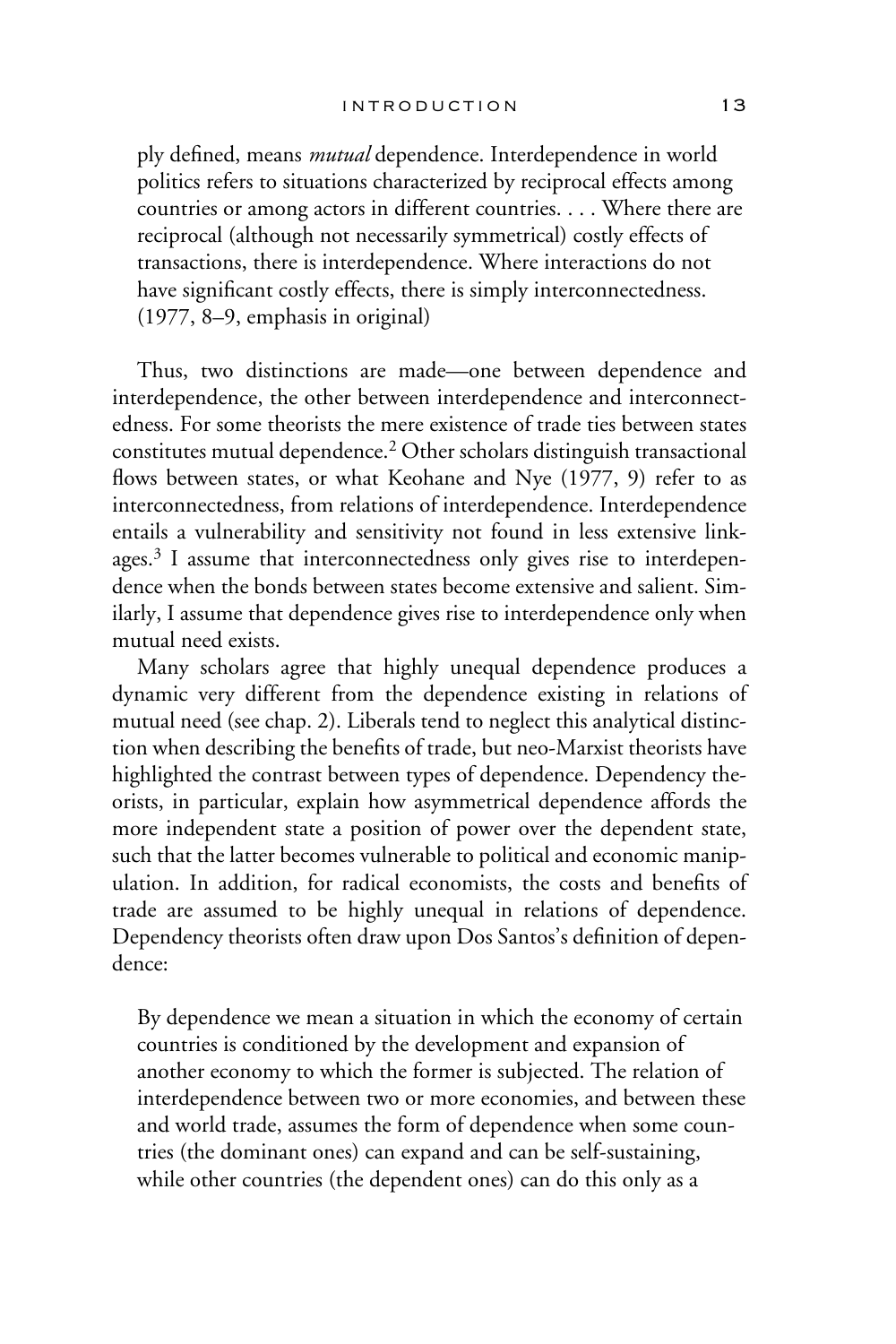reflection of that expansion, which can have either a positive or a negative effect on their immediate development. (1970, 231)

In this study, I consider the distinction between trade dependence and interdependence. Although these relationships are often viewed in dichotomous terms, I argue that it is more useful to view them on a continuum ranging from relative independence to asymmetrical dependence to interdependence, where characteristics associated with each phenomenon may coexist.<sup>4</sup>

### study outline

The next chapter sketches the theoretical propositions concerning the relationship between trade and conflict that cut across paradigmatic approaches. I review relevant theoretical and empirical work, divided into three broad treatments of the trade-conflict relationship: (1) the interdependence theorists and liberal economists, who posit a negative relationship between trade and conflict; (2) dependency theorists and others who argue that the effect of economic ties on interstate relations is contingent upon whether dependence is symmetrical or asymmetrical; and (3) those who argue that expanded trade ties increase conflict. In addition, a possibility of a fourth scenario is discussed—that trade has no significant effect on interstate conflict. I propose a strategy to evaluate these alternative arguments about trade and conflict.

In chapter 3, I derive a set of testable hypotheses based on these various arguments and establish criteria for evaluating whether the evidence provides support for the unconditional liberal hypothesis or alternative hypotheses. I then discuss a strategy for capturing variations in different theoretical conceptions of dependence, interdependence, and conflict. In addition, I review various methodological problems associated with the data and discuss approaches to addressing potential biases created from the data. Chapter 3 also investigates the evidence supporting divergent theoretical propositions about the relationship between interdependence and conflict.

Chapter 4 moves beyond the initiation stage of conflict to investigate whether interdependence affects the characteristics of conflicts that arise between states. In particular, I examine whether the intensity of conflict occurring among interdependent dyads is greater than that found in less involved relations. Deficiencies encountered in focusing exclusively on